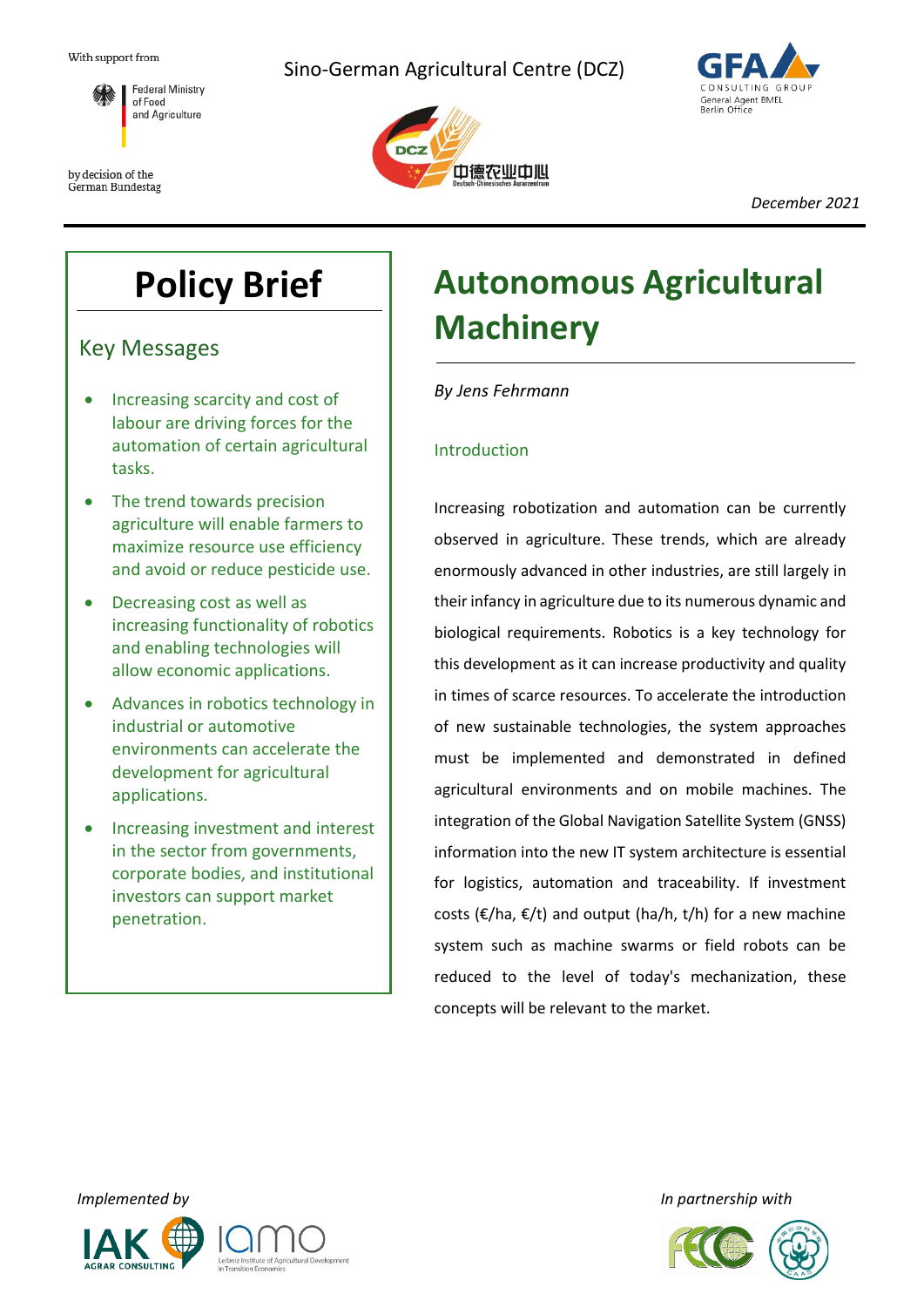

#### Global status quo of Autonomous Agricultural Machinery

In addition to plant breeding and developments in plant protection and fertilization, agricultural technology provides the technical basis for production in agriculture. Agricultural engineering is an interdisciplinary area that uses knowledge from mechanical engineering, computer science, information technology, materials engineering and microelectronics to improve technical products and agricultural processes. Decisive development criteria are decreasing process costs, which can be achieved through continuous growth in technology. This increase in productivity has so far been achieved through larger, faster, wider, more powerful and heavier machines and attachments.

To further increase productivity, new ways are being sought. Agricultural process optimization, better utilization of existing capacities, optimal use of operating resources and machine operator assistance are now the drivers of the development. Sub-processes in the machines are automated, such as automatic steering systems, automatic machine settings, headland management (a function with automatic machine processes for turning the tractor and attachment at the edge of the field) and height control on the cutting unit. Precision farming methods have become established for the optimal use of operating resources. Many technological developments of recent years will soon result in a very high degree of automation or, specifically, of agricultural robots. The introduction of the satellite navigation system was particularly decisive for robots in crop production. Only this technology enables orientation in the field without additional infrastructure on the ground. With this geospatial information, machines can be controlled and field processes planned on an area-related basis. Machines can communicate with each other by means of mobile data transmission, work orders and machine settings can be digitally transmitted to machines, and machine data can be stored and processed centrally. The development of machine-internal BUS systems enables the control and regulation of agricultural machines based on received digital data.

High computing power, high storage capacities and the miniaturization of electronic components in the control units of the machines allow the processing of the data and the dynamic setting of machine parameters, which can thus process area-specific agricultural processes such as single-grain sowing in maize or fertilization according to nitrogen requirements [1]. To be able to implement this area-specific cultivation of soil or plants, precisely controllable actuators are required, for example, to remove a weed plant using an electrically controlled mechanical hoe. The precise control of manipulators was made possible especially by developments in the electric drive area and is further promoted by electrically powered vehicles in agriculture. Compact sensor technology from factory automation and automotive or from areas not related to agriculture is used to automatically control combine harvesters and forage harvesters in the field. Compact camera technology is used to recognize the surroundings. For developers,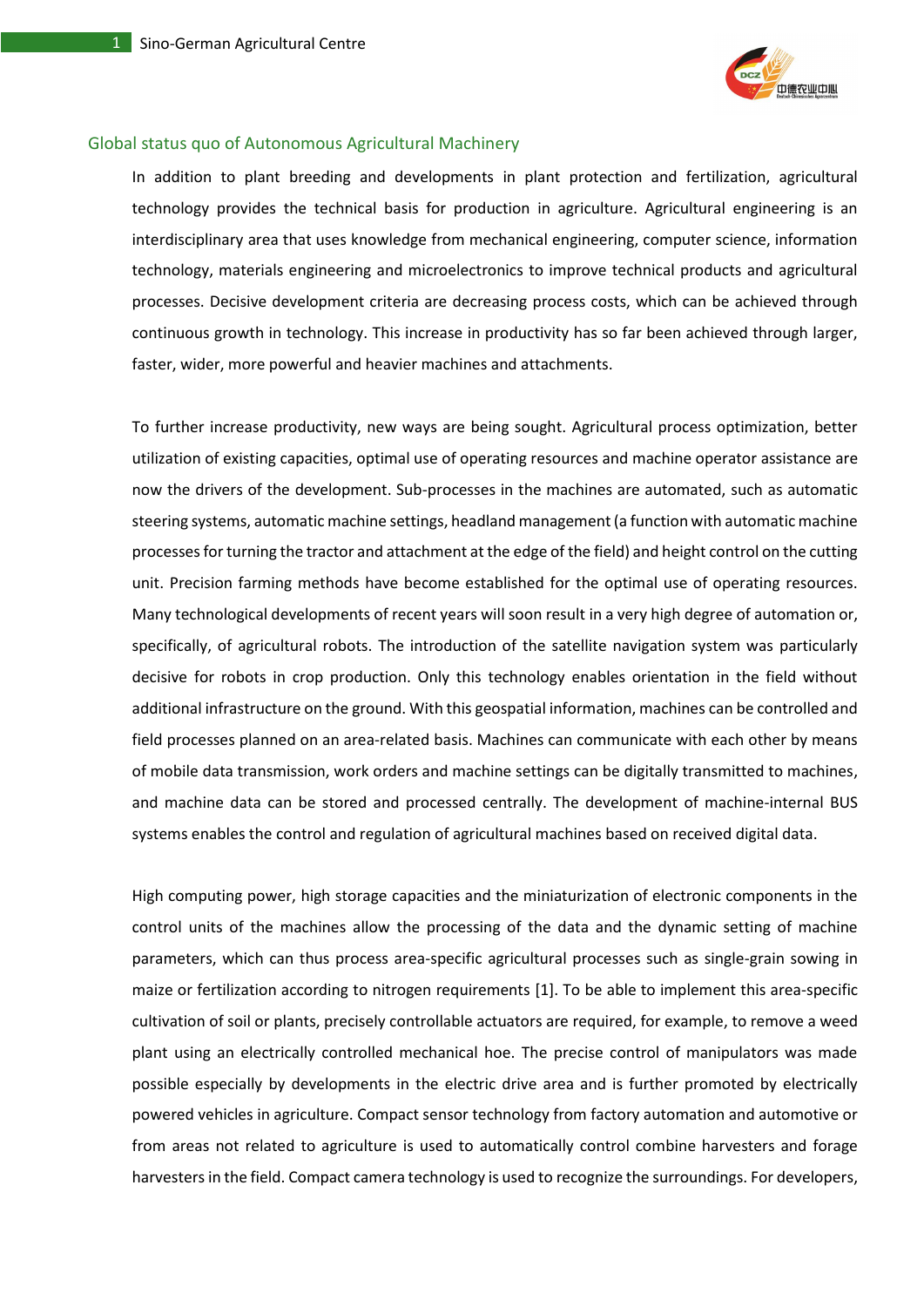

there are tools for control programming and the integration of sensors to program mechatronic systems, which include agricultural robots.

#### Market overview

In a study on the market development [2] concerning field robots for crop production by the HBLFA, Francisco Josephinum Wieselburg, one of the leading agricultural research institutions in Austria, a total of 136 robot models from 109 manufacturers and 26 countries around the world in different stages of development were listed by October 6, 2021. Agriculture robotics is a topic that is being worked on around the world to develop solutions for agriculture. The US is the front runner in this area with a total of 30 companies, some of which are located in Silicon Valley. In Europe, France stands out with seven robot models already available. This is mainly due to the large number of companies specializing in wine and vegetable growing in France.

The developers mainly focus on two topics: sustainability and reducing manual activities. In the Western countries in particular, society and politics are calling for a reduction or the abandonment of chemical pesticides, but the increased resistance of weeds is also driving developments. It is therefore hardly surprising that a total of 36 robot models are intended for physical crop protection. However, the use of robots often allows deviating from conventional methods and, thanks to image processing and artificial intelligence (AI), the field is no longer driven "blindly", but the weed plants are treated individually. The methods range from "classic" tearing out or spilling to spraying with hot vegetable oil [3] or burning with a laser beam [4]. In chemical crop protection, too, the path is moving away from full-surface application towards treating individual plants and thus reducing the application rates.



*Figure 1: Operational areas of autonomous agricultural machines [2]*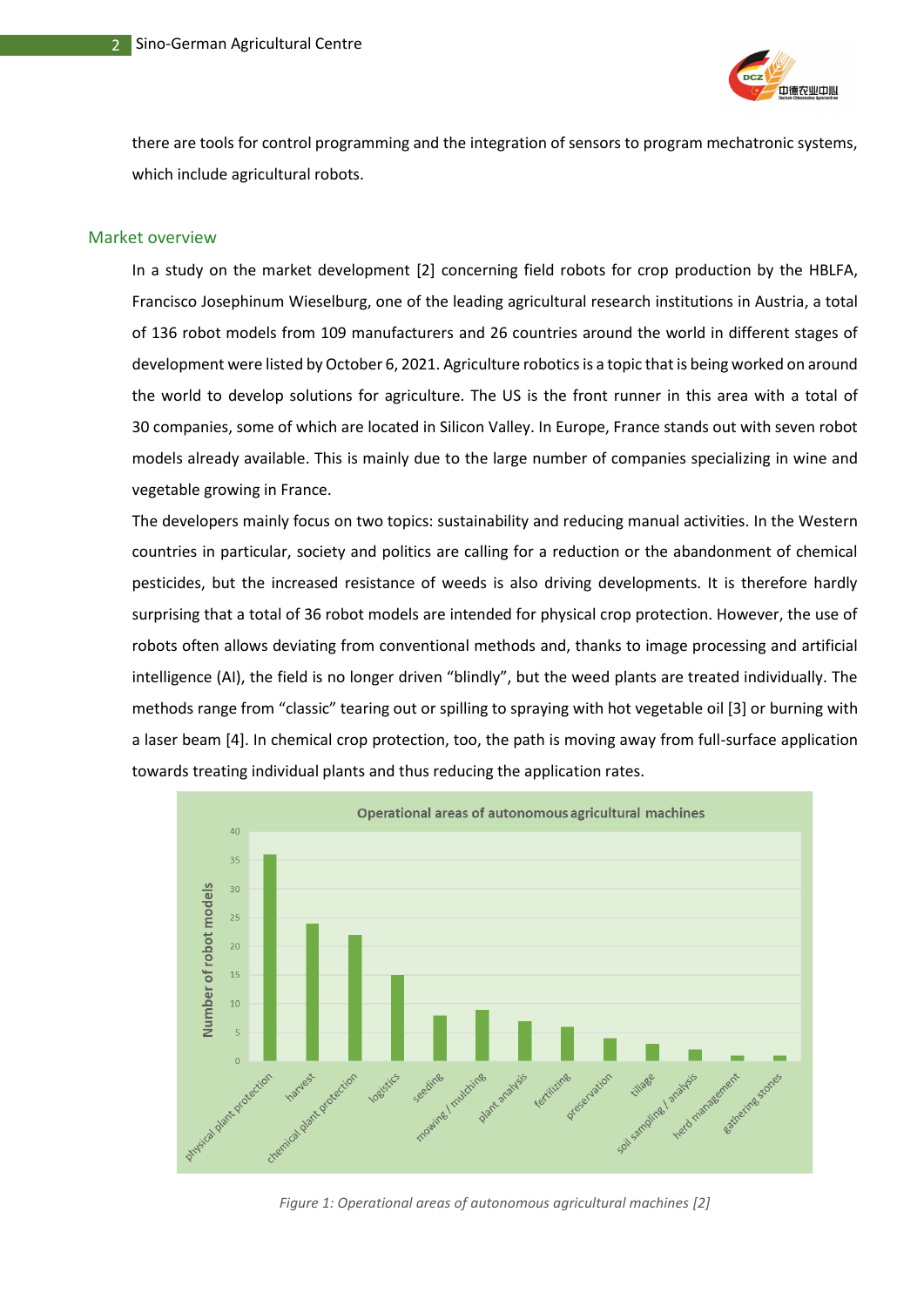

The second major innovation driver in agricultural robotics is the reduction of manual work, as this is a major cost factor, in particular, in crops like fruits and vegetables. The innovations range from logistics robots, which bring the manually harvested crops to central collection points, to robots for the autonomous harvest of the fruit, to special applications such as phenotyping of different types of sugar beet in farms. Most manufacturers keep a low profile when it comes to pricing, especially if development is still ongoing. No price could be found for 79 models. Hardly any specific information is given regarding the costs of the services either, here manufacturers often point to costs that are similar to those of conventional methods.

#### Economic considerations

In scientific literature on autonomous agricultural engineering, there are very few publications on economic efficiency. Many authors still see the high costs for sensor technology, electronics and RTK-GPS systems as a major hurdle for autonomous small machines. In the future, due to technical progress in other industries, considerable potential for cost savings is expected.

In [5], a small machine scenario was therefore theoretically developed to be able to estimate costs and to compare them with a large-scale technology scenario (KTBL 2017). Approach, conception and estimation of the work completion costs with current conventional machinery and in the small autonomous robots scenario can be found in the literature [5].

The cultivation of an area of 150 ha of wheat in the Magdeburger Börde is simulated. The selected smallscale technology scenario relates to wheat with close plant spacing. First, the number of robots required for one of the agricultural process steps is determined. For tillage, sowing and harvesting, the available field working days are derived from KTBL data sheets (2016). For soil cultivation, an average value is calculated from Level 2 (seedbed preparation, sowing) and Level 3 (stubble cultivation). This takes into account that due to their lower soil pressure, lighter field robots can also drive with higher soil moisture contents. If the whole area shall be fertilized in one day , as it is done nowadays, a correspondingly large number of robots are necessary. The number of robots has been calculated for nitrogen applications of up to 130 kg urea/ha.

Theoretically, however, small and light field robots can drive longer in moist soil conditions than today's tractor-machine combinations and are also probably not as susceptible to wind when applying fertilizer. Assuming seven available field working days rather than one day, the requirement drops from around 200 to 30 robots for a total area of 150 ha. A time frame of four or seven days is assumed for plant cultivation The range is chosen to be no longer than a week so that there is a minimum nitrogen concentration in the soil for plant development. The earlier and more accurate future technology can recognize the infestation sources, the easier it is to implement part-area-specific treatment, which would tend to require fewer robots. For mechanical weed control, it has been assumed that three treatments will be done in autumn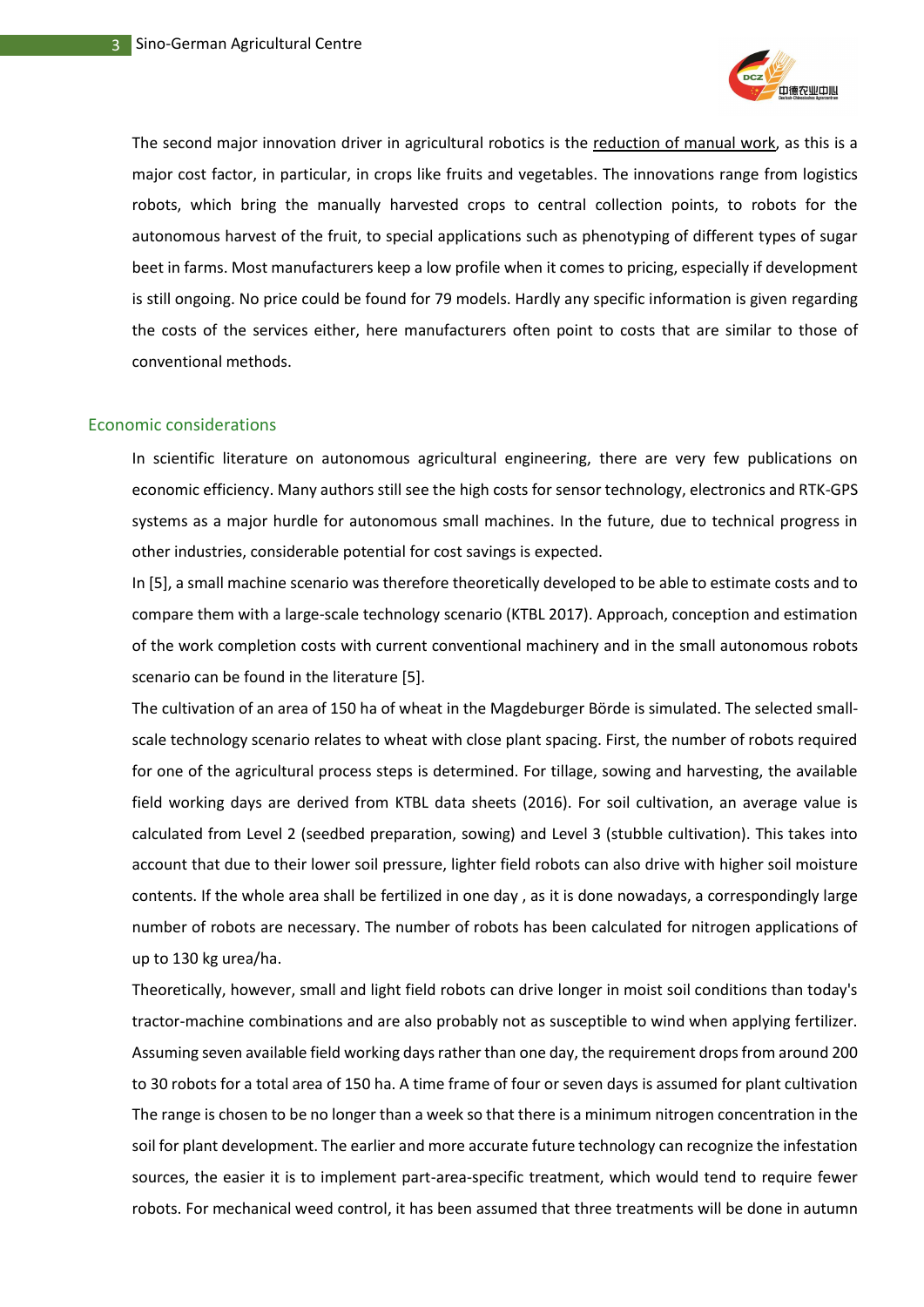

and two treatments in spring, each seven days apart. This assumption is based on previous experience in organic farming so that weeds can still be controlled with the harrow. The number of robots has been calculated for each process to ensure that the activities can be carried out separately from one another. The robots required could be reduced by using the robots in other processes or by allowing the designed robots to perform different tasks at the same time. For this purpose, further model calculations can be carried out in the future to show potential savings. The results of the cost calculation are shown in the following table:

| operating costs        |                                       | tillage and       | harvest and         | fertilizing  | chemical     | physical plant |
|------------------------|---------------------------------------|-------------------|---------------------|--------------|--------------|----------------|
|                        |                                       | seeding           | logistics           | $7 - 4$ days | plant        | protection     |
|                        |                                       |                   |                     |              | protection   |                |
|                        |                                       |                   |                     |              | $6 - 1$ days |                |
| number of robots       |                                       | $\mathbf{1}$      | 1 harvesting robot  | $30 - 50$    | $3 - 15$     | 64             |
|                        |                                       |                   | 1 logistic robot    |              |              |                |
|                        |                                       |                   | 1 threshing station |              |              |                |
| price robot            | [€]                                   | 23,300            | 17,300              | 1,000        | 1,200        | 900            |
|                        |                                       |                   | 12,400              |              |              |                |
|                        |                                       |                   | 22,300              |              |              |                |
| capital costs          | $[\epsilon/ha]$                       | $12 \overline{ }$ | 27                  | $15 - 26$    | $2 - 11$     | 30             |
| Maintainance costs     | $\lceil \epsilon / \text{hal} \rceil$ | 3                 | 7                   | $4 - 7$      | $0.5 - 3$    | 8              |
| energy costs           | $[\epsilon/ha]$                       | 11                | 18                  | $\mathbf{1}$ | 0.5          | $\overline{2}$ |
| Sum (costs robots)     | $[\epsilon/\text{ha}]$                | 26                | 52                  | $20 - 34$    | $3 - 15$     | 40             |
| lCosts conventional    |                                       |                   |                     |              |              |                |
| technology (KTBL 2017) | $[\epsilon/ha]$                       | 28; 36            | 107                 | 25           | 7            | 55             |

*Figure 2: Operating costs with today's conventional technology compared to the simulated field robot scenario [5]*

In this scenario, the variable costs of operation of the small robots are already competitive to the conventional technologies for selected field operations like harvesting or physical plant protection.

The profitability of the small technology depends heavily on the number of machines required. If machines can be used in multiple processes, the utilization can be increased and the costs reduced. Further economic advantages for farms with autonomous small-scale technology could result from the direct costs (pesticides, fertilizers). However, the effectiveness of autonomous field robots must be examined in field tests to make more precise assumptions.

#### Policies and measures to regulate the use of Autonomous Agricultural Machinery

The question of liability for damage caused by the use of autonomous vehicles has not yet been conclusively clarified. It is a matter of dispute whether vehicle manufacturers or users are liable. In any case, the user of autonomous agricultural systems is subject to traffic safety obligations, the scope of which depends on the degree of risk caused. A breach of these traffic safety obligations leads to liability on the part of the user. This is a general principle of liability, the person who opens up a source of danger is liable for a sufficient level of safety precautions so that no privileges are required here. In addition, there is, in principle, a risk that attempts will be made to formulate contractual liability stipulations when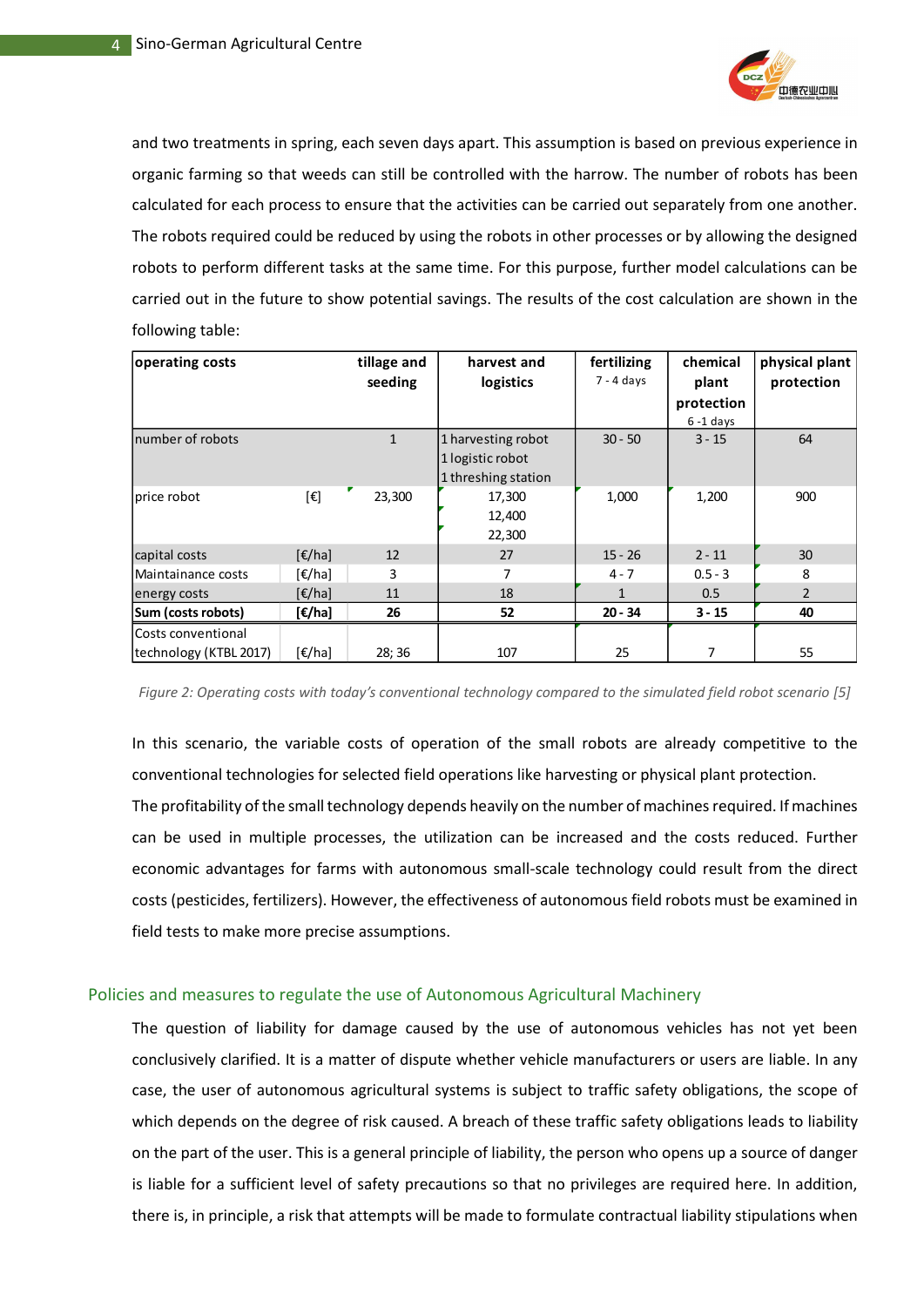

purchasing a vehicle to the detriment of future vehicle users. It remains to be seen whether such behaviour, which already appears to be vulnerable under civil law, will trigger the need for legislative action in order to avoid a one-sided distribution of risk. [6]

The German legislation (§ 1a STVG) provides that motor vehicles can also contain fully automated driving functions under certain conditions. For the reasons mentioned above, there is no corresponding special regulation for agricultural machinery. They fall within the scope of the EU agricultural machinery directive. For the future use of automated vehicles in agriculture, just as in road traffic, clarification of the liability situation will be decisive. It can be assumed that the draft law for road vehicles announced by the BMVI will deal with the issue. A regulation for agricultural machinery can possibly be based on this. [7]

#### Requirements regarding data infrastructure, data exchange and data sovereignty

Since autonomous agricultural systems are dependent on data or data exchange, a sufficient data infrastructure is a basic requirement. The type of infrastructure required depends on the particular application. For navigation, satellite data are necessary, while communication between humans and machines or between machines requires either communication via a local network without an Internet connection or a mobile radio network with an Internet connection. In principle, a high-performance cellular network is an essential prerequisite for many autonomous applications on agricultural land and is at least helpful for most of them.

To enable data transfer between different systems and manufacturers, it is also necessary that better standardization takes place and that data interfaces are transparently documented. An essential aspect is the consideration of resilience. The maintenance of the minimum function of autonomous agricultural systems in the event of data loss or failure of services in the event of a crisis must be guaranteed. It is essential for the farmer that they retain sovereignty over their data. [7]

#### How to support the adoption of Autonomous Agricultural Machinery?

The agricultural profession has increased in complexity over the past few years. The activities go far beyond the production of good, safe food. In a digitally transformed agriculture, the farmer will develop into the manager of operational processes and, to a greater extent, make use of qualified services in planning, evaluation and use of technology, most of which could be integrated via farm management systems. In collaborative automation strategies with "Shared Autonomy", the scope of duties of the automation of mobile machines is expanded significantly in the direction of the development, implementation and evaluation of assistance strategies that promote the acquisition and maintenance of complex problem-solving skills of the operator. The consideration of external costs not covered by market prices (e.g., sustainability aspects, environmental protection or social aspects) becomes increasingly important in food production. When it comes to social aspects, it is primarily the time and physical load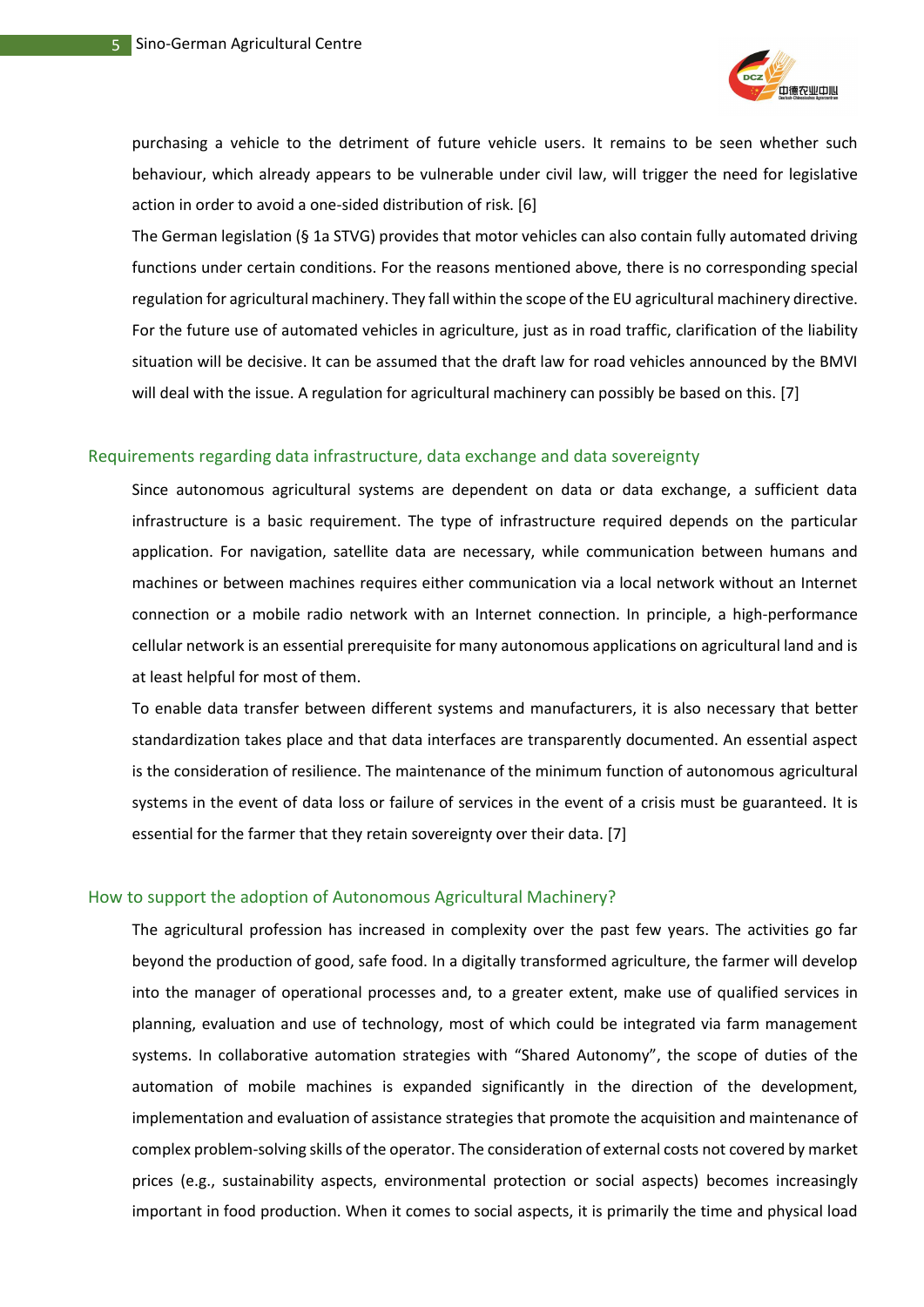

that is gaining importance. With digital tools and an increasing degree of automation, farmers can better meet the new challenges. Very time-consuming or physically demanding work can be taken over or made easier by autonomous agricultural systems. However, these new techniques cannot replace a farmer's expertise and experience. Overarching tasks such as overall management and final decisions are in the hands of the farmers. This status quo must be supported by suitable human-machine interaction and knowledge representation.

#### Recommendations

To improve the acceptance and promote the use of autonomous agricultural machines, the following recommendations for action were formulated by a panel of experts [7]:

- 1. Increase practical experience and the establishment of test and consulting options to show the benefits, opportunities and risks of autonomous agricultural systems, to clearly evaluate them using qualitative and quantitative criteria and to be able to quantify the importance of ecological, economic and social aspects. The support from the public sector can be based on the European funding program EIP-AGRI [\(https://ec.europa.eu/eip/agriculture/en\)](https://ec.europa.eu/eip/agriculture/en) . Research and development work, practical applications and introduction to farmers in operational groups are combined here.
- 2. Ensure a higher level of investment security through effective knowledge transfer models, the promotion of pilot projects with practical application and targeted information about existing opportunities to small and medium-sized farms in particular.
- 3. Reduce and clarify legal uncertainties for agricultural technology manufacturers, agricultural service providers and farmers.
- 4. Create framework conditions for placing (autonomous) agricultural machines on the market that promote interfaces for data exchange, open transmission protocols, describe minimal data sets and metadata. In this context, reference should be made to the "Feasibility study on state digital data platforms for agriculture" [8].
- 5. Provide interdisciplinary, practice-oriented research funding regarding knowledge representation in practical agriculture (learning from, through and with machines and people in a team) as well as relevant training and further education.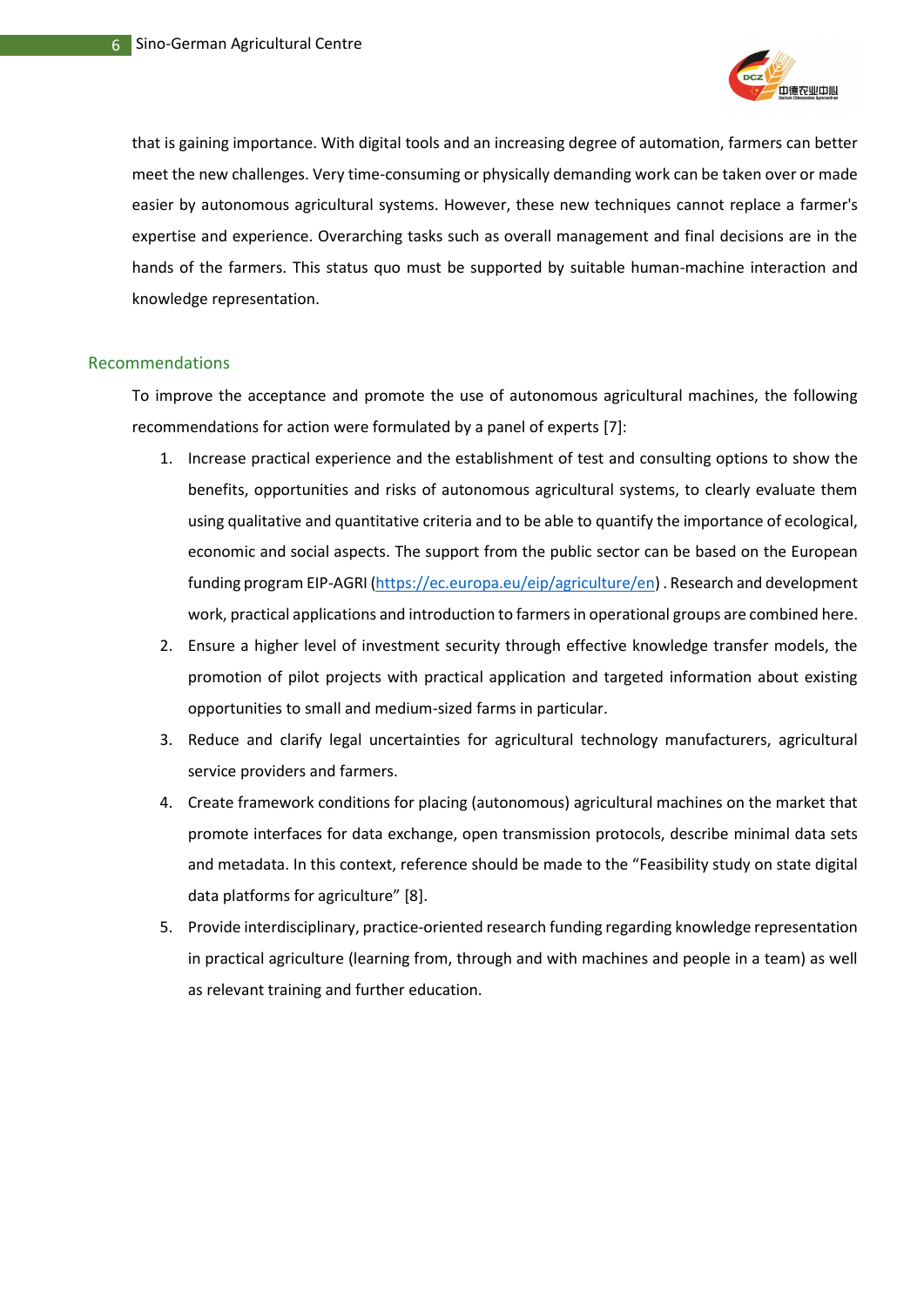

#### References

- [1] Dörr, Jörg et al., Scouting the Autonomous Agricultural Machinery Market, IESE-Report Nr. 041.19/E, Version 1.0, 5. November 2019
- [2] Jungwirth, Moritz; Roboter im Pflanzenbau, Ein Marktüberblick Zwischenbericht, HBLFA Francisco Josephinum Wieselburg, Wieselburg[, www.josephinum.at,](http://www.josephinum.at/) 2021
- [3] Peukert, Jürgen et al., Entwicklung eines Applikationssystems zur selektiven, thermischen Unkrautbekämpfung in Reihenkulturen mit Pflanzenöl, Landtechnik 72(4), 2017, S. 202–213
- [4] Marx, Christian et al., Selektive Unkrautbekämpfung mittels Lasertechnik, 25th German Conference on Weed Biology and Weed Control, March 13–15, 2012, Braunschweig, Germany, DOI:10.5073/jka.2012.434.026
- [5] Gaus, Cord-Christian et al., Mit autonomen Landmaschinen zu neuen Pflanzenbausystemen, Schlussbericht, Johann Heinrich von Thünen-Institut, 2017 (Dieses Dokument steht unter [www.orgprints.org/32437/](file:///C:/Users/User/Downloads/www.orgprints.org/32437/) zum Herunterladen zur Verfügung.)
- [6] Härtel, Ines; Agrarrecht 4.0 Digitale Revolution in der Landwirtschaft, Handbuch Industrie 4.0: Recht, Technik, Gesellschaft, S. 429 ff., Springer-Verlag GmbH Deutschland, [\(https://doi.org/10.1007/978-3-](https://doi.org/10.1007/978-3-662-58474-3_22) [662-58474-3\\_22\)](https://doi.org/10.1007/978-3-662-58474-3_22)
- [7] Positionspapier der Arbeitsgruppe "Adaptive autonome Agrarsysteme", Kompetenznetzwerk Digitalisierung in der Landwirtschaft, Veröffentlichung des BMEL, 2020, [https://www.ble.de/SharedDocs/Downloads/DE/Projektfoerderung/Digitalisierung/Positionspapier\\_D](https://www.ble.de/SharedDocs/Downloads/DE/Projektfoerderung/Digitalisierung/Positionspapier_Datenmanagement.pdf;jsessionid=70F05166826A618AF85EBC656E22A73F.1_cid325?__blob=publicationFile&v=2) [atenmanagement.pdf;jsessionid=70F05166826A618AF85EBC656E22A73F.1\\_cid325?\\_\\_blob=publicatio](https://www.ble.de/SharedDocs/Downloads/DE/Projektfoerderung/Digitalisierung/Positionspapier_Datenmanagement.pdf;jsessionid=70F05166826A618AF85EBC656E22A73F.1_cid325?__blob=publicationFile&v=2) [nFile&v=2](https://www.ble.de/SharedDocs/Downloads/DE/Projektfoerderung/Digitalisierung/Positionspapier_Datenmanagement.pdf;jsessionid=70F05166826A618AF85EBC656E22A73F.1_cid325?__blob=publicationFile&v=2) (abgerufen 07.12.2021)
- [8] Bartels, Nedo et al., Abschlussbericht Machbarkeitsstudie zu staatlichen digitalen Datenplattformen für die Landwirtschaft, IESE-Report Nr. 022.20/D Version 1.1 – final, 21.12.2020, [https://www.iese.fraunhofer.de/content/dam/iese/de/dokumente/oeffentliche\\_studien/machbarkeit](https://www.iese.fraunhofer.de/content/dam/iese/de/dokumente/oeffentliche_studien/machbarkeitsstudie-agrardatenplattform.pdf) [sstudie-agrardatenplattform.pdf](https://www.iese.fraunhofer.de/content/dam/iese/de/dokumente/oeffentliche_studien/machbarkeitsstudie-agrardatenplattform.pdf) (abgerufen am 05.01.2021)

### **Disclaimer:**

This policy brief is published under the responsibility of the Sino-German Agricultural Centre (DCZ), which is funded by the German Federal Ministry of Food and Agriculture (BMEL). All views and results, conclusions, proposals or recommendations stated therein are the property of the authors and do not necessarily reflect the opinion of the BMEL.

## About the author

*Mr. Jens Fehrmann (M)* is researcher and project manager at the TU Dresden, chair for Agricultural Systems and Technologies. He holds a degree in Industrial and Mechanical Engineering. His work is focused on electrical drives, automation and the development of autonomous machinery for orchards and vineyards. He was actively involved in writing the strategic research agenda "Agriculture Technology 2030", published by the VDI.